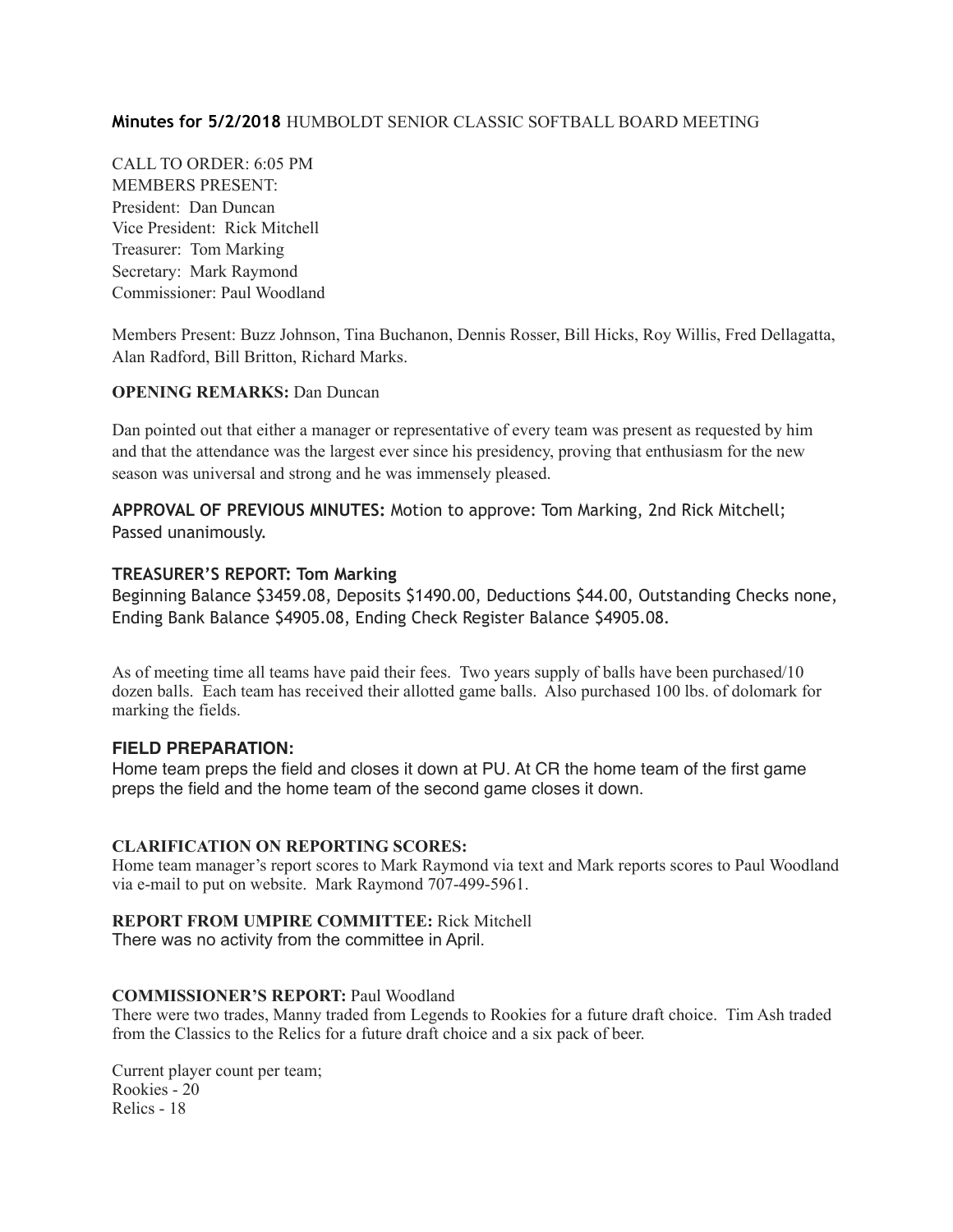$Classics - 15 + Lannie = 16$ Bears - 18 Moments - 17 + Bob Kristic and Bill Lambo

Legends - 15 + Zeek Bracca, 1 new 60 year old and Richard Marks after Relics manager Mike Owens communicates to Paul Woodland that he is releasing him.

All trades must go through the Commissioner. There are two players on the waiting list.

Waiver forms need to be on time next year, not trickling in like this year.

#### **RHODY PARADE REPORT:** Bill Hicks

Seven people participated in the parade displaying the new banner. They included Bill Hicks, Dan Duncan, Paul Woodland, Mark Raymond, Richard Marks, Brenda Blairking and Rick Mitchell. Bill will bring a list of dates for the BBQ event at a Crabs game.

#### **PRE-SEASON TOURNAMENT REPORT:** Richard Marks

The tournament went very well. Richard appreciated the managers getting signatures and money in. The games were very close. The Relics placed first by way of their one run win over the Bears. The field cost \$19.60/hour. umpires cost \$150.

A motion was made by Buzz Johnson to reimburse Richard for the expenses, 2nd Mark Raymond, passed unanimously.

#### **FIELD SEARCH COMMITTEE REPORT:** Mark Raymond

Mark Raymond has secured the Samoa field for the 2019 season and a letter confirming this will follow.

**SOME RULE CLARIFICATIONS:** Dan Duncan - See handout at end of minutes. Share it with your team and umpires.

Dan gave a forensic demonstration of how the measurement from his sternum to the end of his glove is 3'. This correlates to the 3' base path from the base line which is established at the moment a tag is attempted.

#### **PARITY COMMITTEE MEETING REPORT:** Paul Woodland

In the spirit of better organization of the new draftee skills day next year it was decided that there would be an Exhibition Game and distinctive Skill Stations. This years draftee skills day served its purpose. The committee tried to incorporate peoples concerns and the spirit of cooperation. It was agreed that a Rules Committee should be formed separate of the Parity Committee.

#### **NEW BUSINESS:**

A mid-season tournament will be held June 30/July 1. The format may call for teams to be formed the morning of the tournament by the managers choosing players from a pool of participating players.

Richard Marks spent \$40 on candy that was handed out during the Rhody parade. A motion to reimburse Richard Marks the \$40 was made by Mark Raymond, 2nd by Rick Mitchell. Passed unanimously.

Paul Woodland wrote an article that was published in the Senior News, May 2018, focusing on the Bears and their players. Especially Jack "Rabbit" McHenry who "legend has it - was so quick to bed at night that when he flipped off the light switch he could race across the room, slide under the cover like he was stealing home, and fall asleep before the room got dark".

Motion to adjourn: Bill Hicks, 2nd Mark Raymond, passed unanimously.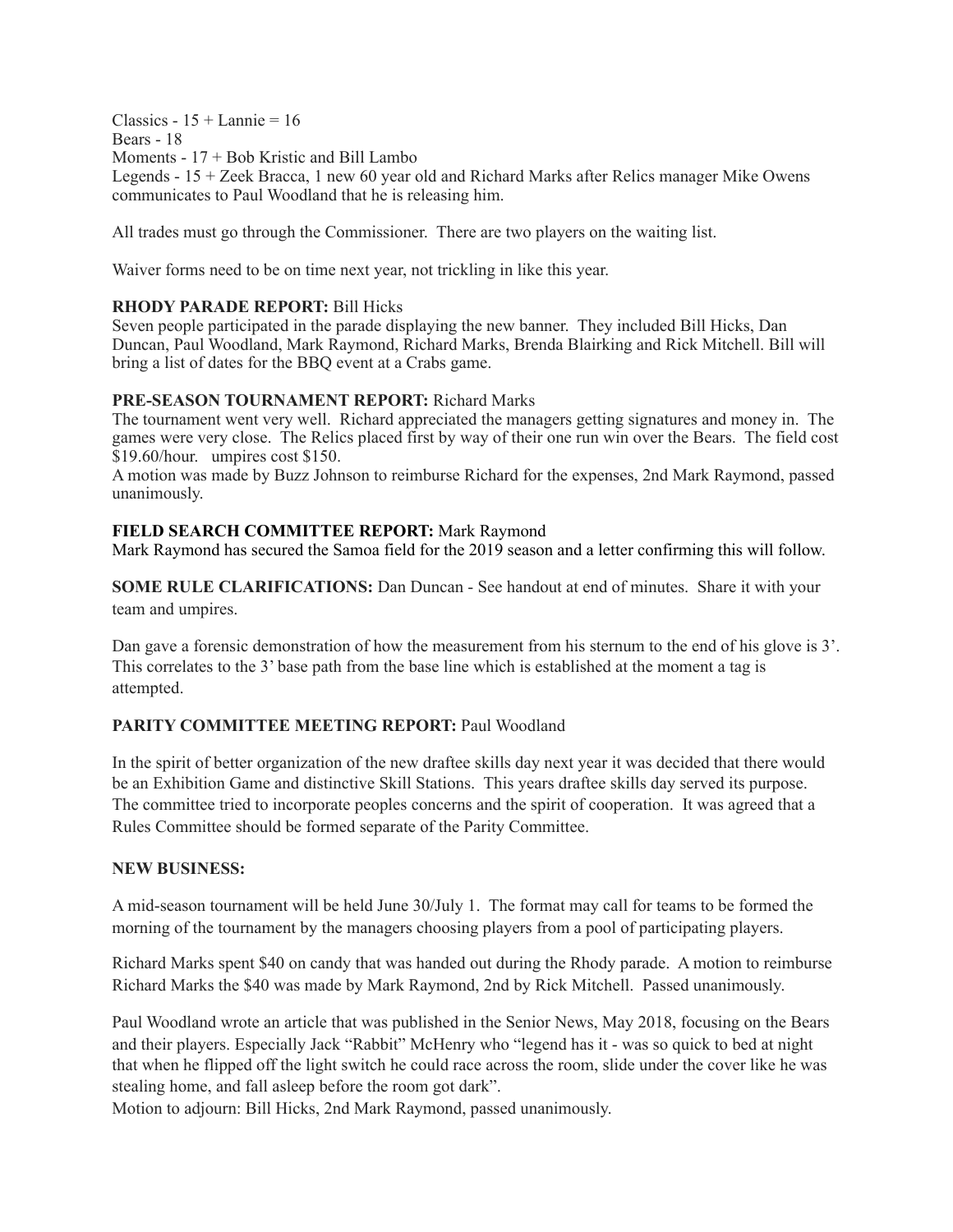# Humboldt Classic Senior Softball Association

## The following guidelines are the essence of safe softball play:

1. A defensive player fielding a ball ALWAYS has the right of way over the baserunner, who must avoid colliding with the fielder.

2. A baserunner is ENTITLED to the base and the base path. A defensive player not fielding the ball must get out of the way of the baserunner.

The following SSUSA Senior Softball Rules define these guidelines:

8.3 D, CONTACT: A runner shall be called out for contact with a defensive player making a play. To avoid a collision the runner MAY run out of the base path without penalty. However, if the fielder has the ball the runner MAY NOT run out of the base path to avoid being tagged. (see "BASE PATH" below)

8.7 (1), OVERRUNNING: Players are not permitted to overrun second and third bases (except to avoid a collision) without being in jeopardy of being tagged out. Sliding is permitted but at the player's own risk of injury.

8.7 (4), AVOIDING COLLISIONS A runner must make every effort to avoid colliding with opposing players while running the bases. If, in the umpire's judgment, a runner misses a base to avoid a collision with a defensive player, the runner will not be called out.

1.45, INTERFERENCE is the act of an offensive player or team member that impedes or confuses a defensive player attempting to execute a play. A base runner must avoid a fielder making a play.